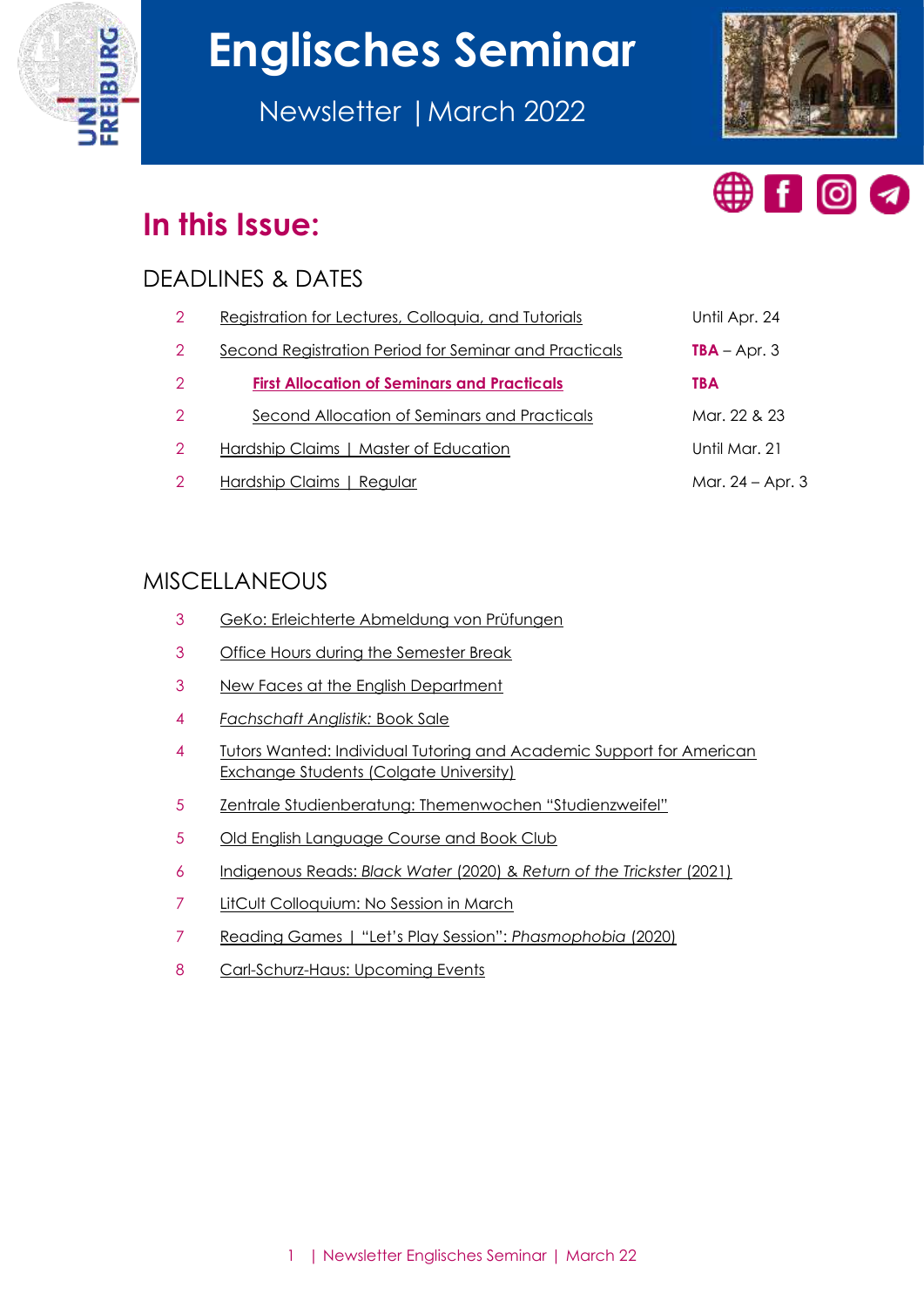

#### <span id="page-1-0"></span>**Course Registration and Allocation Periods for the 2022 Summer Semester**

**Please note: Due to a HISinOne software error, the first allocation process could not yet be completed. In order to guarantee fair course allocation, the allocation period must be extended until further notice. We hope to have the problem solved sometime this week. The start of the second registration period has to be postponed accordingly. We're sorry for any inconvenience this might cause. We will keep you updated on our [website.](https://www.anglistik.uni-freiburg.de/studiumlehre/belegverfahren) Thank you for your understanding!**

You can find general information on course registration at the English Department [here](https://www.anglistik.uni-freiburg.de/current-students/course-registration?set_language=en) and detailed instructions for registration on HISinOne [here.](https://wiki.uni-freiburg.de/campusmanagement/doku.php?id=hisinone:studieren:belegen_en)

Bachelor's students taking English Department courses to fulfill their general education requirements as well as students wishing to register for *M15 – Wissensvertiefung* (B.A.) or *M5 – Kulturwissenschaftliches Ergänzungsmodul* (MiBNACS) may select courses with open spots after the second allocation of places.

#### **Students who did not get a spot in a mandatory course should simply register again during the second registration period.**

| Lectures, Colloquia, and Tutorials            |                                            |  |  |
|-----------------------------------------------|--------------------------------------------|--|--|
| First come, first served                      | February 14 – April 24, 2022               |  |  |
| <b>Seminars and Practicals</b>                |                                            |  |  |
| <u>First registration period —</u>            | <del>February 14 – February 20, 2022</del> |  |  |
| First allocation period                       | TBA                                        |  |  |
| Second Registration Period                    | <b>TBA</b> – April 3, 2022                 |  |  |
| Second allocation period                      | March 22 & 23, 2022                        |  |  |
| Third allocation period                       | April 4 & 5, 2022                          |  |  |
| <b>Remaining Open Spots</b>                   |                                            |  |  |
| First come, first served                      | April 16 & 17, 2022                        |  |  |
| Hardship Claims (Härtefallanträge)            |                                            |  |  |
| Scheduling issues etc. February 14 - 20, 2022 |                                            |  |  |
| <b>Master of Education</b>                    | February 14 – March 21, 2022               |  |  |
| Regular                                       | March 24 - April 3, 2021                   |  |  |

The course catalogue is available via **HISinOne** or on our website, in [overview](https://www.anglistik.uni-freiburg.de/studiumlehre/lehrveranstaltungen/vlvz/sommersemester22) or [annotated.](https://www.anglistik.uni-freiburg.de/studiumlehre/lehrveranstaltungen/kommentiert/sose22) You can find information about additions and changes to the course catalogue on our [website.](https://www.anglistik.uni-freiburg.de/studiumlehre/lehrveranstaltungen)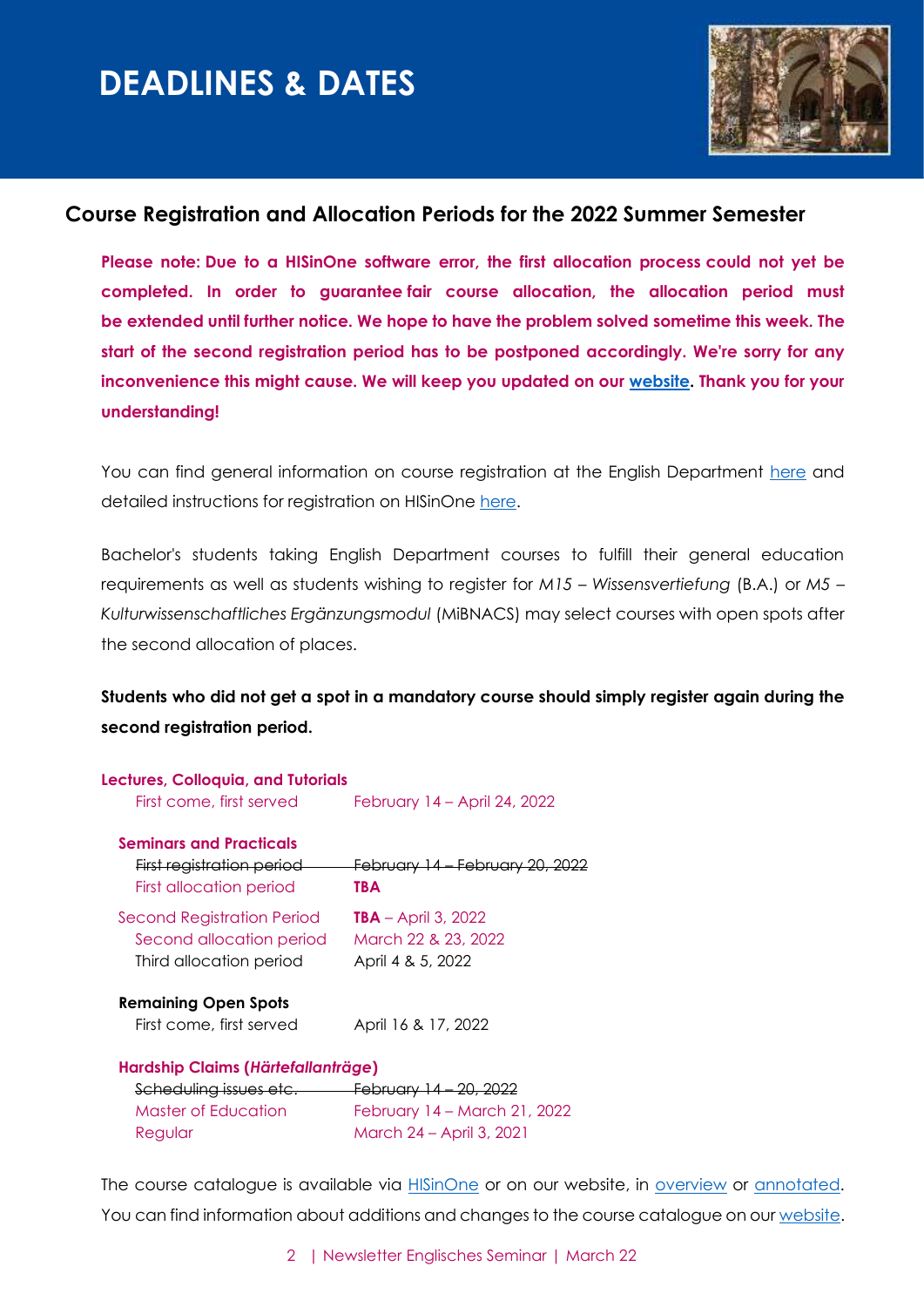

#### <span id="page-2-0"></span>**GeKo: Erleichterte Abmeldung von Prüfungsleistungen**

Abweichend von den üblicherweise geltenden Regelungen können sich Studierende gemäß [§](https://uni-freiburg.de/universitaet/wp-content/uploads/sites/3/2020/10/Uni-Freiburg-Lesefassung-Corona-Satzung.pdf)  [4b der Corona-Satzung](https://uni-freiburg.de/universitaet/wp-content/uploads/sites/3/2020/10/Uni-Freiburg-Lesefassung-Corona-Satzung.pdf) der ALU in der Fassung vom 13.07.2021 erforderlichenfalls auch noch **kurzfristig von einer studienbegleitenden Prüfung abmelden**. Die Möglichkeit zur Prüfungsabmeldung besteht allerdings nicht für Bachelor-, Master- und Magisterarbeiten sowie für mündliche Master- und Magisterabschlussprüfungen.

Die Abmeldung ist gegenüber dem Prüfungsausschuss so früh wie möglich, jedoch spätestens zwei Tage vor der Prüfung zu erklären. Bei Klausuren in Präsenzform gilt auch das Fernbleiben als Prüfungsabmeldung.

Bitte beachten Sie hierzu die auf der [Webseite der Gemeinsamen Kommission](https://www.geko.uni-freiburg.de/corona#Abmeldung) bereitgestellten Informationen.

#### <span id="page-2-1"></span>**Office Hours during the Semester Break**

You can find an overview of the office hours offered during the semester break as well as contact information of professors, faculty and staff on the English Depa[rtment's website](https://www.anglistik.uni-freiburg.de/department/office-hours?set_language=en).

#### <span id="page-2-2"></span>**New Faces at the English Department**

In the upcoming months, new members to the English Department and those who have only been at the Department for a short time will introduce themselves in this section of the newsletter.

Hello all,

My name is Warren Merkel (no relation to Angela, unfortunately), and I'm currently a Lecturer in the English Seminar teaching Grammar & Writing, Speaking, Academic Writing, Language & Culture, and Language & the Media.

In addition to teaching in Freiburg, I have also taught at universities in the US, Norway, and South Korea.

My teaching/research interests include academic writing, intercultural rhetoric, dialogic interactions, conceptions of plagiarism, and multicultural education.

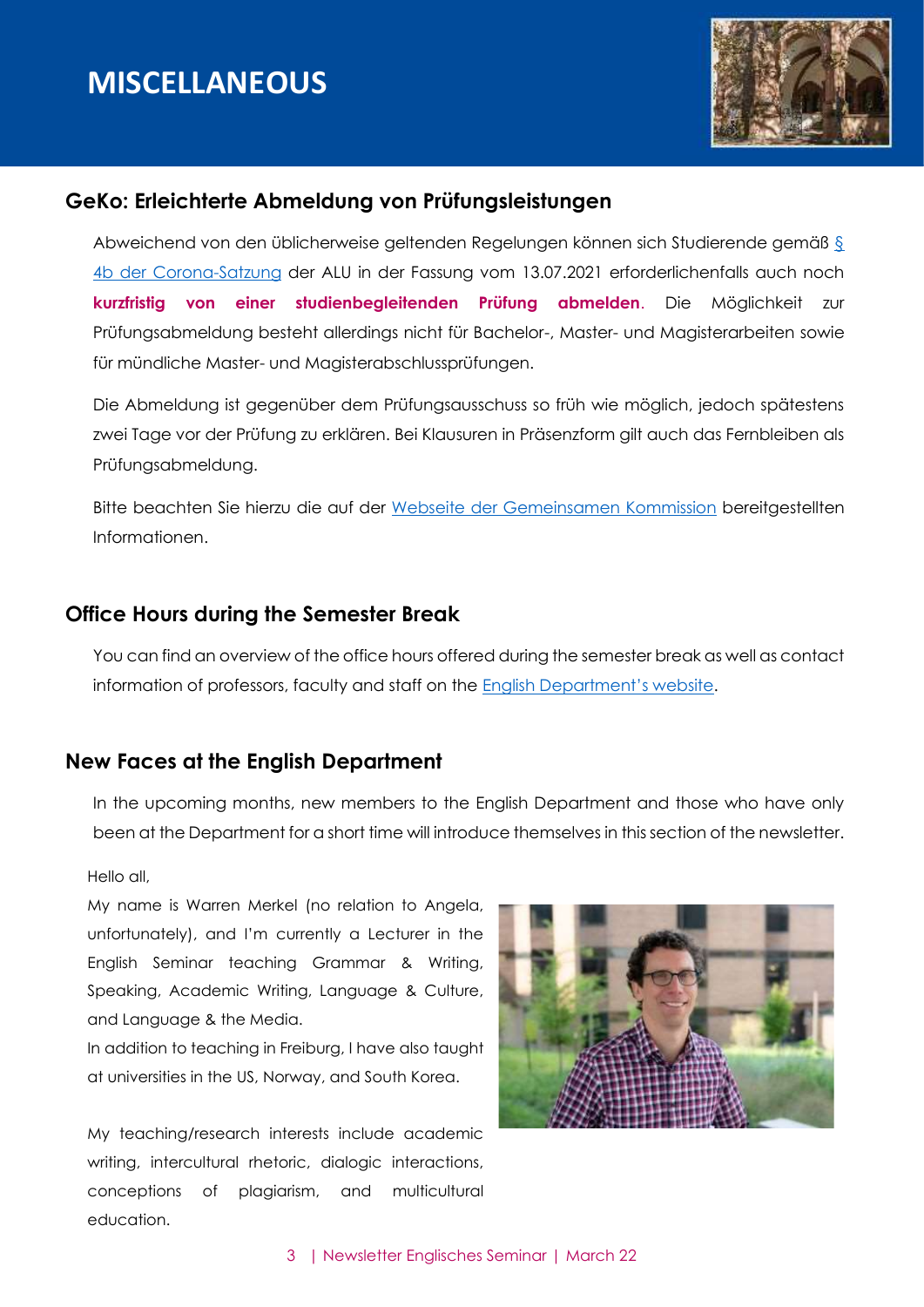#### <span id="page-3-0"></span>*Fachschaft Anglistik***: Book Sale**

Are you looking to buy your books for the summer semester cheaply? Or are you simply interested in some new reading material?

Then you are in luck — because the *Fachschaft Anglistik's* **book sale** is back (in a Corona-safe format)!:



After checking our [list of available books,](https://www.anglistik.uni-freiburg.de/fachschaft/FSA_Book_Sale_Inventory.pdf) you can simply come by **room 4005,** on the ground floor of KG IV, on **Mondays and Thursdays from**  11am to get your book(s). The prices are negotiable. If possible, please bring the money in cash.

If you can't make these times, have any questions or already know that you will get a large number of books (so we can get them ready for you), just get in touch with the FSA on [Instagram](https://www.anglistik.uni-freiburg.de/data/fachschaft-instagram) or via [email.](https://www.anglistik.uni-freiburg.de/data/fachschaft-contact)

Proceeds will go towards the *Fachschaft Anglistik*, so we can organize fun things for you in the future!

#### <span id="page-3-1"></span>**TUTORS WANTED: Individual Tutoring and Academic Support for American Exchange Students (Colgate University)**

**Colgate University's Freiburg study group** is searching for tutors willing to support a cohort of exchange students during the 2022 summer semester (mid-April through end of July). Responsibilities will include weekly individual meetings throughout the semester, including language support in German through tutoring and conversation, introducing students to university resources and procedures (especially in the week before the semester begins and), assisting with academic difficulties, and time spent as a tandem partner.

It is expected that you will support your assigned student's learning by communicating in German. The ideal applicant is a student of English and at least one other subject, interested in language education, reliable, and willing to regularly commit two hours per week to their mentee. The position is paid on an hourly basis.

Interested applicants are welcome to contact program director [Claire Baldwin](mailto:cmbaldwin@colgate.edu) or administrative assistant Dawson [Highland.](mailto:dawson.highland@anglistik.uni-freiburg.de)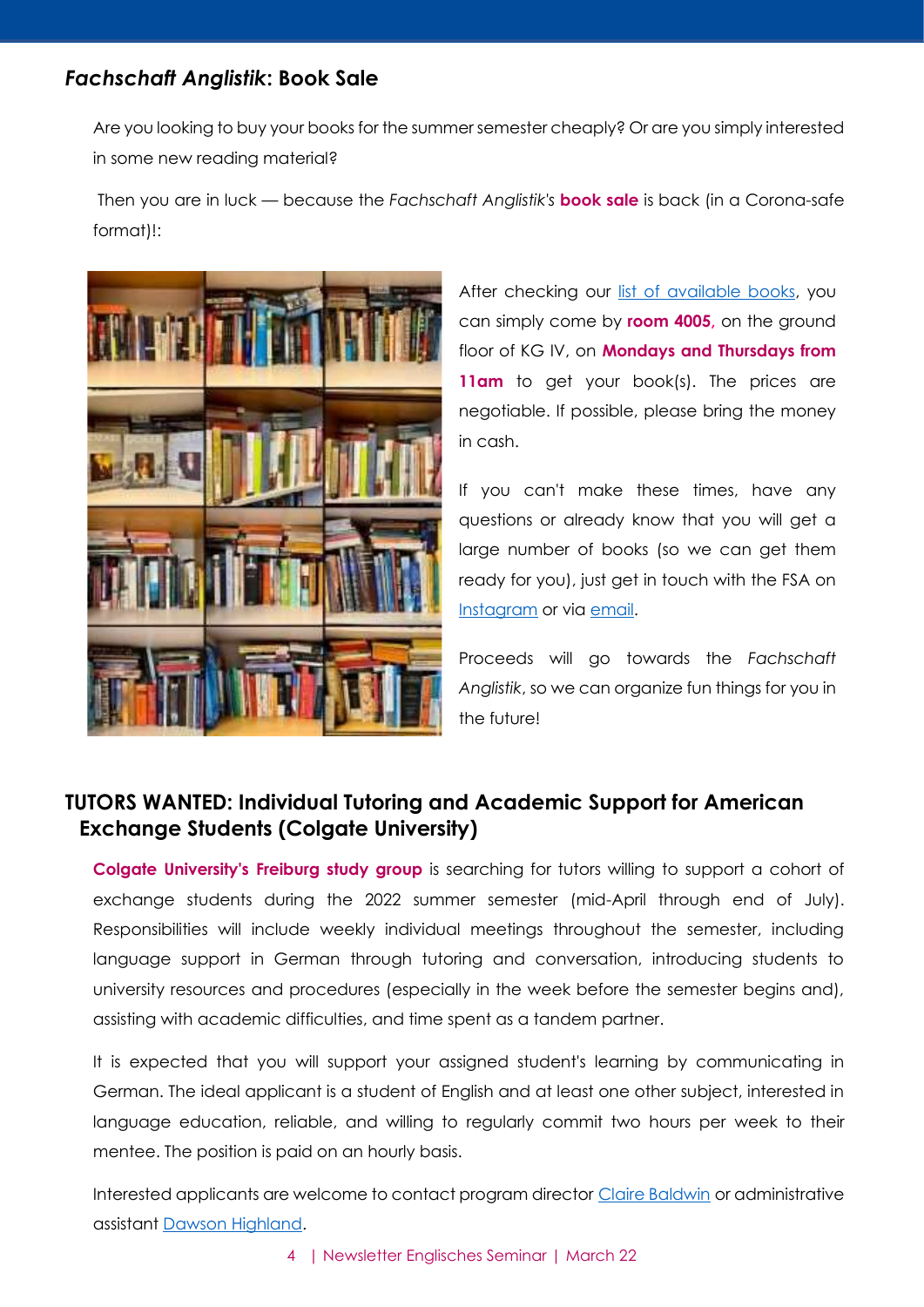#### <span id="page-4-0"></span>**ZENTRALE STUDIENBERATUNG: Themenwochen "Studienzweifel"**

Die Zentrale Studienberatung bietet dieses Jahr im Rahmen von [Themenwochen](https://www.studium.uni-freiburg.de/de/beratung/studierende/karrierewege-studienzweifel) von Ende Februar bis Ende März zahlreiche Angebote für Studienzweifler:innen an. Zielgruppe sind Studierende, die zu unterschiedlichen Zeitpunkten in ihrem Studium daran zweifeln, ob das Studium noch das Richtige für sie ist. Die Angebote in Form von Workshops, Beratungen und Vorträgen sollen die Studierenden dazu anregen, ergebnisoffen über Veränderungen an ihrem Studienverhalten, einen Fachwechsel oder neue Wege außerhalb des Studiums nachzudenken.

Als stetiges Informationsangebot zum Thema Studienzweifel steht ab 21. Februar ganzjährig ein Lernraum auf der [ILIAS-Plattform](http://uni-freiburg.link/studienzweifel22) zur Verfügung.

Angebote in den Themenwochen Studienzweifel:

- **Beratungswoche Studienzweifel** (Montag 28.2. bis Freitag 04.03.) Individuelle Beratungen zu allen Fragen rund um Studienzweifel
- **Workshop "Weiter geht's ?! Vom Studienzweifel zu einer guten Entscheidung"** Ein Workshop mit vier Terminen (Online oder Präsenz) Referentin: Anna Mielich Mittwochs, 02., 09., 16., und 30. März | 16 bis 18 Uhr Die Anwesenheit sollte möglichst zu allen vier Terminen gewährleistet sein (Anmeldung über [HISinOne\)](https://campus.uni-freiburg.de/qisserver/pages/startFlow.xhtml?_flowId=detailView-flow&unitId=98866&periodId=2451&navigationPosition=hisinoneLehrorganisation,examEventOverview).
- **•** Workshop "Berufliche Zielfindung" Workshop mit zwei Terminen Referent:innen: Michael Wenzel und Ines Gauggel Montags, 14. und 28. März | 15 bis 17 Uhr Anmeldung über [HISinOne](https://campus.uni-freiburg.de/qisserver/pages/startFlow.xhtml?_flowId=detailView-flow&unitId=112573&periodId=2451&navigationPosition=hisinoneLehrorganisation,examEventOverview)
- Workshops, Vortrags- und Beratungsangebote der Kooperationspartner:innen IHK, Handwerkskammer und Bundesagentur für Arbeit finden Sie im Kursraum "Alternative Karrierewege" in **ILIAS**.

#### <span id="page-4-1"></span>**Old English Language Course and Book Club**

Are you interested in the origins of the English language as you know it today? Have you always wanted to read texts like Beowulf in the original Old English language? The **Old English Language Course and Book Club** has got you covered!

For the first few weeks, we will focus on the acquisition of Old English grammar and vocabulary, so that you have all the tools you need to translate an Old English text. We will start with little translation exercises and move on to small excerpts from original Old English texts.

Finally (presumably at the beginning of 2022), the language course will transform into a sort of book club, where we each translate passages of Old English texts at home and then come together to discuss our various interpretations.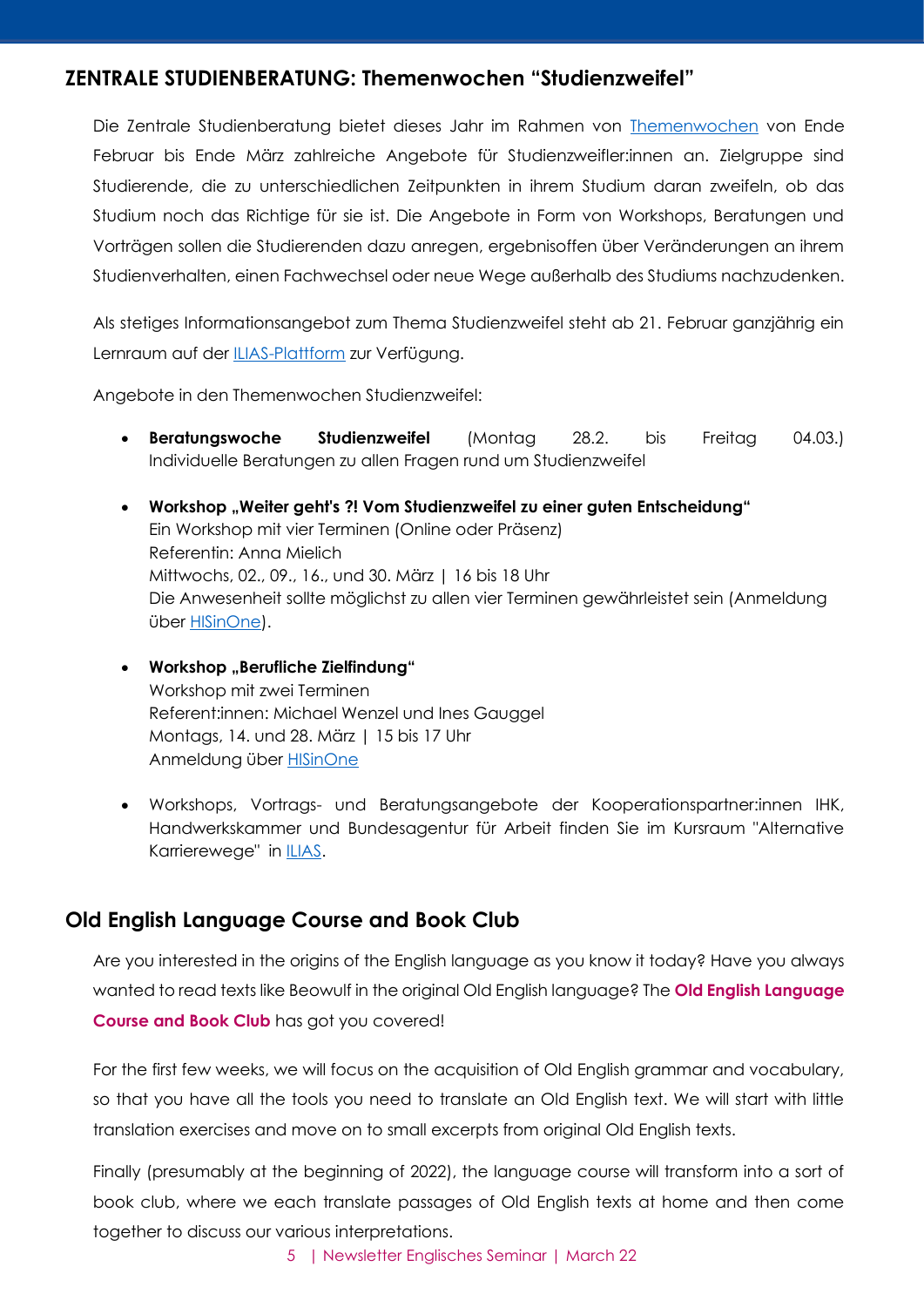While the course focuses on language acquisition, we will meet once a week. Once we move on to translations, we will meet a bit less frequently, so that you have enough time to work on the translations next to your regular coursework.

#### *When?* **Weekly on Fridays | 10am c.t.**

*Where?* Please send an email to [Julie Altemueller,](mailto:julie.altemueller@gmail.com) who will inform you where the group will meet that week.

Although regular attendance is important during the language part of the course, don't worry if you have to miss a class or two! You can find further information on the [English Department's](https://www.anglistik.uni-freiburg.de/readinggroups/old-english-book-club)  [website.](https://www.anglistik.uni-freiburg.de/readinggroups/old-english-book-club) This is a student-led initiative and you're very welcome to bring your own ideas and suggestions! If all this appeals to you, please contact [Julie Altemueller.](mailto:julie.altemueller@gmail.com)

#### <span id="page-5-0"></span>**INDIGENOUS READS:** *Black Water* **(2020) &** *Return of the Trickster* **(2021)**

Despite contact restrictions, the book club **Indigenous Reads**, your monthly book club dedicated to contemporary indigenous literature, will still meet twice in March to discuss David A. Robertson's *Black Water* (2020) and Eden Robinson's *Return of the Trickster* (2021).

**Please be aware that some sessions have been rescheduled. You can find an overview of the new dates [here.](https://www.anglistik.uni-freiburg.de/readinggroups/indigenous-reads)**



*The son of a Cree father and a non-Indigenous mother, David A. Robertson was raised with virtually no knowledge or understanding of his family's Indigenous roots.*

*Structured around a father-son journey to the northern trapline where Robertson and his father will reclaim their connection to the land, Black Water is the story of another journey: a young man seeking to*  understand his father's story, to come to terms with his lifelong *experience with anxiety, and to finally piece together his own blood memory, the parts of his identity that are woven into the fabric of his DNA.*

*When?* **Monday, March 1 |6pm** *Where?* **Zoom**

*Jared, teenaged trouble magnet, wakes up in a hospital bed feeling like hell.*

*Not for the first time. In the third book of her brilliant and captivating Trickster Trilogy, Eden Robinson delivers an explosive, surprising and satisfying resolution to the story.*



*When?* **Monday, March 29 |6pm** *Where?* **Zoom**

You can find the current program as well as an overview of past sessions on the English [Department's website.](https://www.anglistik.uni-freiburg.de/readinggroups/indigreads) For more information or to register, please contact [Léna Remy-Kovach.](mailto:lenaremykovach@gmail.com)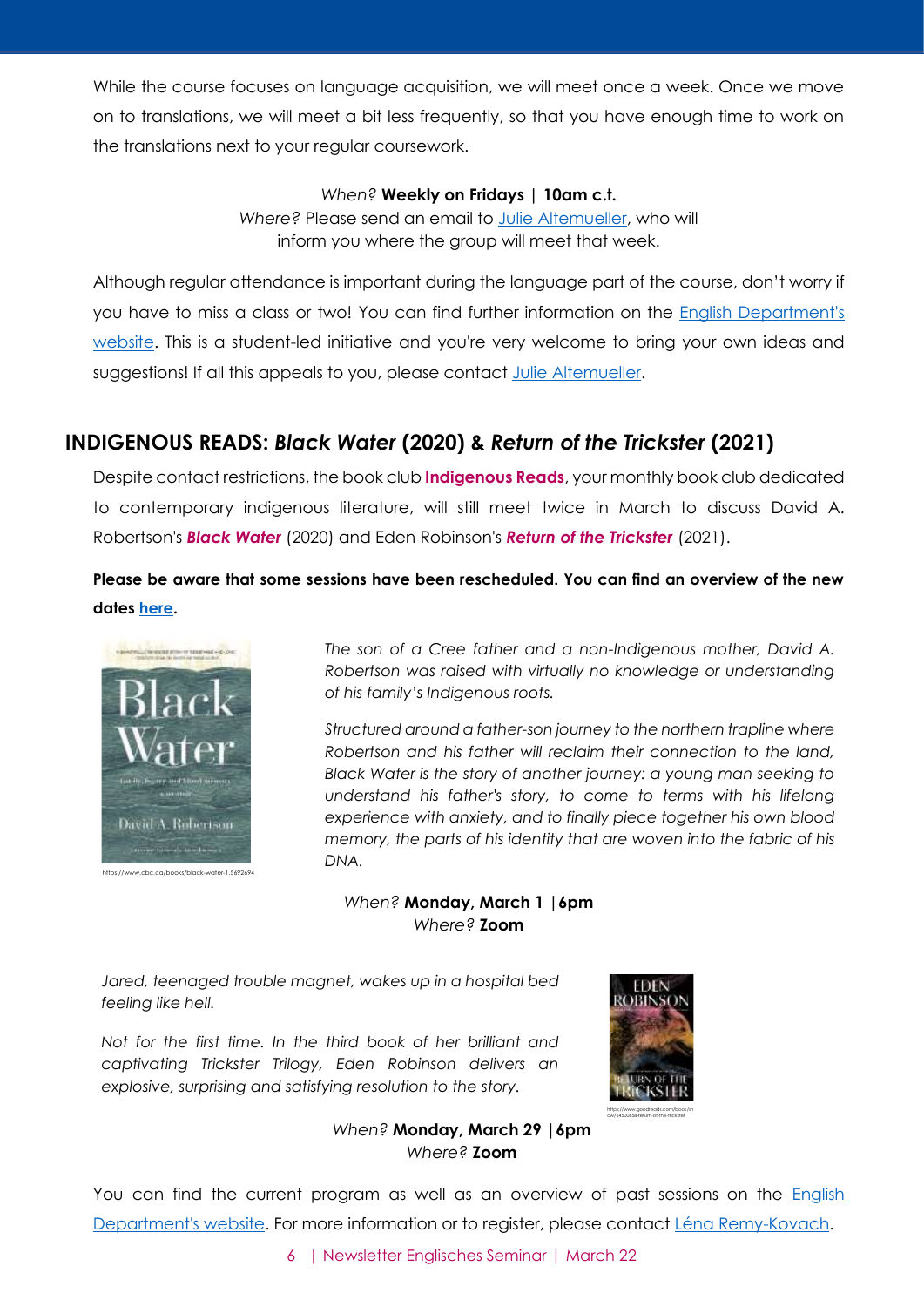#### <span id="page-6-0"></span>**LitCult COLLOQUIUM: No Session in March**

In March, the LitCult Colloquium will take a break. The new program for the 2022 summer semester will be announced in the next Newsletter and on the [English Department's](https://www.anglistik.uni-freiburg.de/readinggroups/litcult-colloquium) website, where you can also find an overview of past sessions.

If you would like to join the LitCult Colloquium, please contact [Eva von Contzen.](mailto:eva.voncontzen@anglistik.uni-freiburg.de)

#### <span id="page-6-1"></span>**READING GAMES | "Let's Play Session":** *Phasmophobia* **(2020)**

**Reading Games** (as in "we are reading games," not as if a series of gamified reading sessions) is a book club for video games instead of books.

The club meets (currently online) on a monthly basis to talk about selected games, from an interdisciplinary perspective, including Cultural Studies and literary approaches. In order to join, you don't have to have any level of knowledge of video games, or define yourself as a "gamer." That term is becoming as meaningful as a term like "movie-goer," in today's world, where digital games are everywhere as cultural products.

This session, the club will discuss *Phasmophobia* (2020). For this special "Let's Play Session", you can join either by watching the livestream on Discord, or by joining a group of up to three other players to play the game. You don't need to play the game in advance.



*Phasmophobia is a four player online co-op psychological horror/investigation game.*

*When?* **Tuesday, March 8 | 7 pm** *Where?* **[Discord](https://discordapp.com/invite/x6TjNYm)**

You can find the current program as well as an overview of past sessions on the **English** [Department's website.](https://www.anglistik.uni-freiburg.de/readinggroups/games) For more information or questions on how to access the Discord server, please contact [Kübra Aksay.](mailto:kubraaksay@gmail.com)